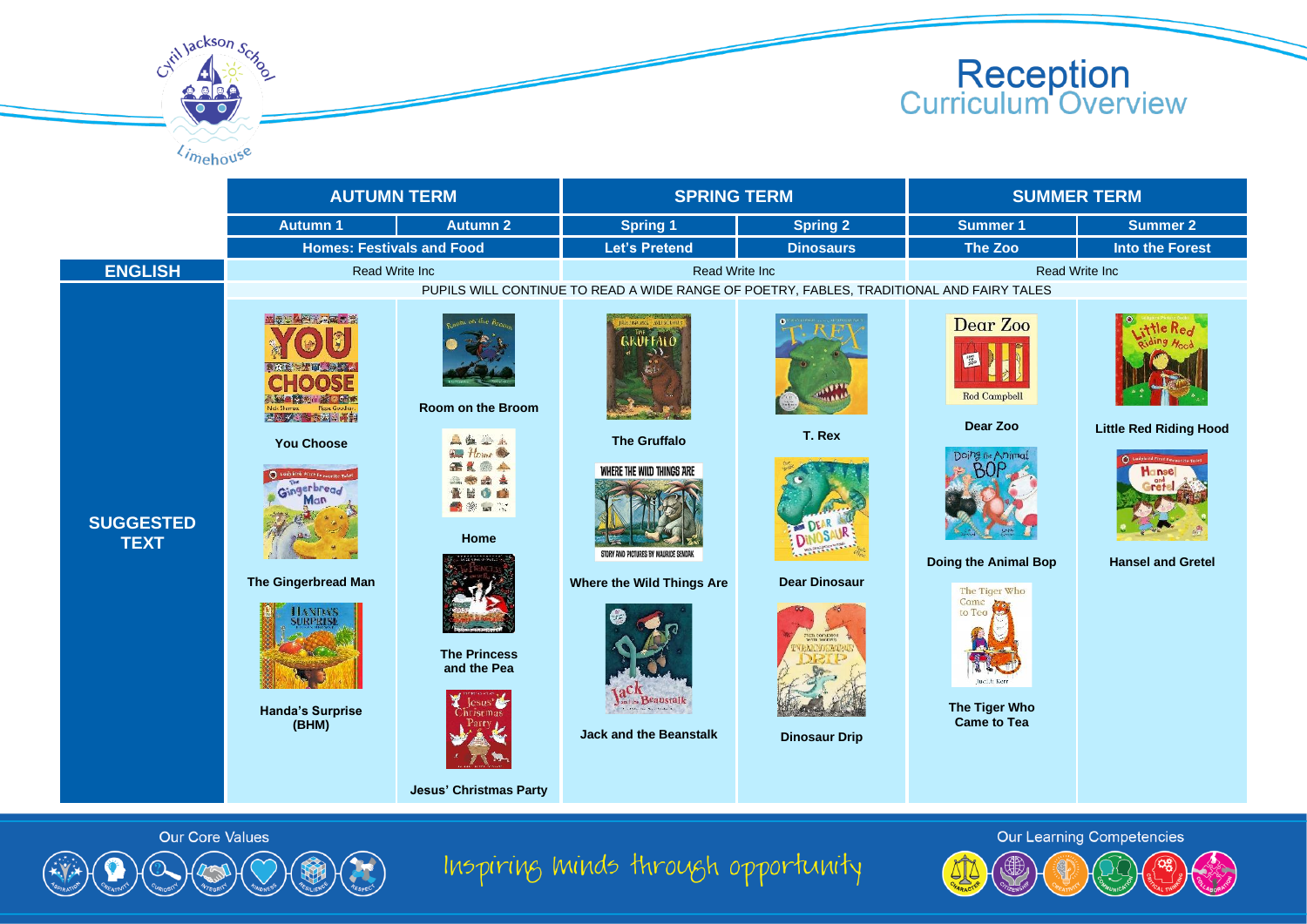

|                                                                          | <b>AUTUMN TERM</b>                                                                                                                                                 |                                                                                                                                     | <b>SPRING TERM</b>                                                                                                                                                                           |                                                                                                                                                          | <b>SUMMER TERM</b>                                                                                                                                                                                     |                                                                                                                                                                                                        |  |  |
|--------------------------------------------------------------------------|--------------------------------------------------------------------------------------------------------------------------------------------------------------------|-------------------------------------------------------------------------------------------------------------------------------------|----------------------------------------------------------------------------------------------------------------------------------------------------------------------------------------------|----------------------------------------------------------------------------------------------------------------------------------------------------------|--------------------------------------------------------------------------------------------------------------------------------------------------------------------------------------------------------|--------------------------------------------------------------------------------------------------------------------------------------------------------------------------------------------------------|--|--|
|                                                                          | <b>Autumn 1</b>                                                                                                                                                    | <b>Autumn 2</b>                                                                                                                     | <b>Spring 1</b>                                                                                                                                                                              | <b>Spring 2</b>                                                                                                                                          | <b>Summer 1</b>                                                                                                                                                                                        | <b>Summer 2</b>                                                                                                                                                                                        |  |  |
|                                                                          | <b>Homes: Festivals and Food</b>                                                                                                                                   |                                                                                                                                     | <b>Let's Pretend</b>                                                                                                                                                                         | <b>Dinosaurs</b>                                                                                                                                         | The Zoo                                                                                                                                                                                                | <b>Into the Forest</b>                                                                                                                                                                                 |  |  |
| <b>LANGUAGE</b><br><b>FOCUS</b>                                          | Language of Prediction                                                                                                                                             | Language of Retelling                                                                                                               | Language of Description                                                                                                                                                                      | Language of Comparison                                                                                                                                   | Language of Explanation                                                                                                                                                                                | Language of Evaluation                                                                                                                                                                                 |  |  |
| <b>ENGLISH</b>                                                           | Talk about the story<br>Retelling using a story<br>$\bullet$<br>map<br>Innovating characters<br>$\bullet$<br>and setting within<br>stories<br>Rhyming<br>$\bullet$ | • Retelling the story<br>Creating own<br>innovated story ma<br>• Writing a speech<br>bubble<br>Write a caption<br>Sequence pictures | <b>Recording Retelling</b><br>Writing a sentence from<br>innovated story map.<br>Writing captions.<br>$\bullet$<br>Describing the setting.<br>Speech bubble from the<br>giant's perspective. | Portraying rhymes in<br>$\bullet$<br>different ways (EAD<br>$link$ ).<br>Dinosaur facts HA.<br>$\bullet$<br>Label a dinosaur.<br>Invitations to a party. | • Year 1 writing linked to<br>text, children will be<br>developing their<br>independence in their<br>writing skills.<br>Innovating the animal<br>that came to tea.<br>Dance instructions.<br>$\bullet$ | Labelling using<br>adjectives.<br>• Speech bubbles from<br>different perspectives.<br>Writing the story in own<br>booklets.<br>Changing the ending of<br>the story.<br>Writing the story.<br>$\bullet$ |  |  |
| <b>MATHS</b>                                                             | Number and the<br>$\bullet$<br>number systems<br>Addition and<br>$\bullet$<br>subtraction<br>2D shapes and patterns<br>$\bullet$                                   | • Number and the<br>number system<br>2D shape and pattern<br>Weight<br>$\bullet$<br>3D shapes<br>$\bullet$                          | Addition and subtraction<br>Doubling<br>$\bullet$<br>Multiplication and<br>$\bullet$<br>division with objects<br>Length<br>$\bullet$<br>Height<br>$\bullet$                                  | Number and the<br>$\bullet$<br>number system<br>Time<br>$\bullet$<br>3d shapes<br>$\bullet$<br>Weight<br>$\bullet$<br>Capacity<br>$\bullet$              | • Number and the<br>number system<br>2D and 3D shapes<br>Number bonds<br>Addition and<br>subtraction - recording<br>number sentences.                                                                  | Addition and<br>subtraction<br>Number bonds<br>2D and 3D shapes<br>$\bullet$<br>Money<br>$\bullet$                                                                                                     |  |  |
| <b>VISITS/VISITORS</b><br><b>THEMED WEEKS</b>                            | <b>Black History Month</b><br>Idea store<br>$\bullet$<br><b>Barley Mow Park</b><br>$\bullet$<br>Cultural party<br>$\bullet$                                        | Remembrance Day<br><b>Winter Art Project</b><br>St Anne's Church<br>$\bullet$                                                       | Science Week<br><b>Discovery Centre</b><br>Invite Parents to speak<br>$\bullet$<br>about jobs.                                                                                               | <b>Book Week</b><br><b>Natural History</b><br><b>Museum</b>                                                                                              | <b>Sports Day</b><br>London Zoo<br>Maths week<br>$\bullet$                                                                                                                                             | <b>Soanes Centre</b><br><b>Family Picnic</b><br><b>Summer Fair</b><br>$\bullet$<br><b>EYFS</b> performance<br>$\bullet$                                                                                |  |  |
| <b>Continuous Provision</b>                                              |                                                                                                                                                                    |                                                                                                                                     |                                                                                                                                                                                              |                                                                                                                                                          |                                                                                                                                                                                                        |                                                                                                                                                                                                        |  |  |
| PERSONAL,<br><b>SOCIAL AND</b><br><b>EMOTIONAL</b><br><b>DEVELOPMENT</b> | All about me box<br>$\bullet$<br>Chart and certificates<br>linked to core values                                                                                   | • All about me box<br>Chart and certificates<br>linked to core values                                                               | • All about me box<br>Chart and certificates<br>$\bullet$<br>linked to core values                                                                                                           | All about me box<br>$\bullet$<br>Chart and certificates<br>linked to core values                                                                         | • All about me box<br>Chart and certificates<br>linked to core values                                                                                                                                  | All about me box<br>Chart and certificates<br>$\bullet$<br>linked to core values                                                                                                                       |  |  |
| <b>PHYSICAL</b><br><b>DEVELOPMENT</b>                                    | <b>Bikes</b><br>$\bullet$<br><b>Ball games</b><br>$\bullet$<br>Climbing frame<br>$\bullet$ PE - Gymnastics                                                         | <b>Bikes</b><br><b>Ball games</b><br>Climbing frame<br>$\bullet$ PE - Ball skills                                                   | <b>Bikes</b><br><b>Ball games</b><br>Climbing frame<br>PE - Dance<br>$\bullet$                                                                                                               | <b>Bikes</b><br>$\bullet$<br><b>Ball games</b><br>Climbing frame<br>PE - Sports day<br>preparation                                                       | <b>Bikes</b><br><b>Ball games</b><br>Climbing frame<br>PE - Sports day<br>preparation                                                                                                                  | <b>Bikes</b><br><b>Ball games</b><br>$\bullet$<br>Climbing frame<br>$PE$ – focus on<br>movement                                                                                                        |  |  |



Cytil Jackson Scr

 $\ell_{\text{in}}$ 

Inspiring minds through opportunity